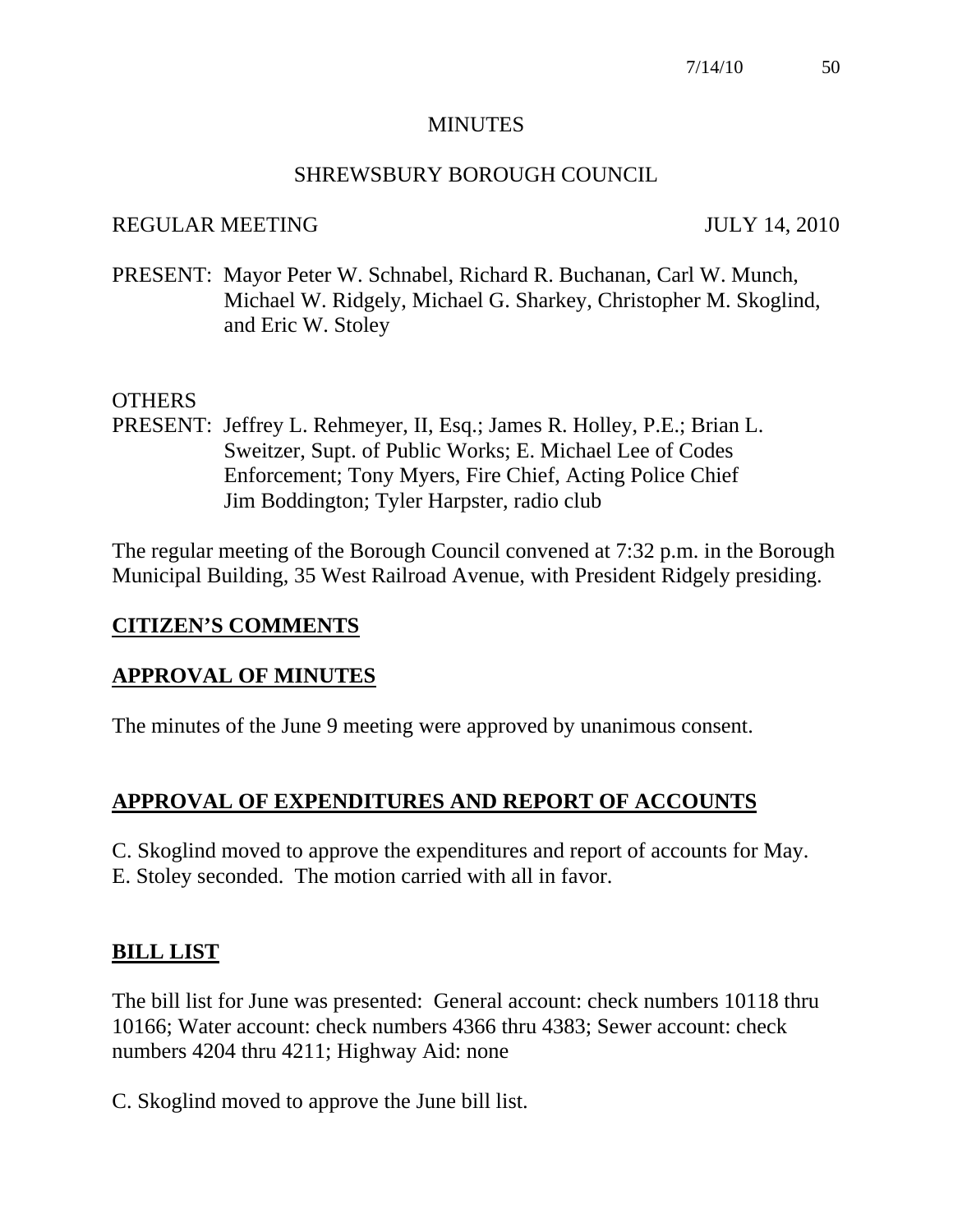R. Buchanan seconded. The motion carried with all in favor.

### **PAYROLL REGISTER**

- C. Skoglind moved to approve the June 14 and 28 payroll registers.
- M. Sharkey seconded. The motion carried with all in favor.

### **SUBDIVISION AND LAND DEVELOPMENT BUSINESS**

### **Southern Regional Police Report** – Richard R. Buchanan

Buck highlighted the report for April. Acting Chief Boddington clarified one item in the report that lists an armed robbery, which involved teenagers at the park where a bat was used to obtain money from another teen. The carnival was the quietest one in a long time with no criminal arrests. A speed check on July 3 resulted in 11 citations in an hour and a half. The Department received some calls about a man selling artwork in a parking lot at Market Square and when he was told to register at the Borough Office he moved on. Officer Boddington stated our soliciting ordinance may need to be strengthened to prohibit soliciting in the streets as this causes traffic problems. Officer Boddington stated he plans on visiting Council meetings periodically for better relations with the Council and the community.

Fire Chief Tony Myers stated attendance was down at the carnival, especially Saturday night. The parade costs the fire company about \$6,500.00 and they have noticed attendance at the parades has dropped off over the years, plus other fire departments have cut back on their attendance at parades as well. There may not be a parade next year since July  $4<sup>th</sup>$  falls on a Monday. They are considering fireworks on Saturday night at next year's carnival.

### **Codes Enforcement** – E. Michael Lee

Construction is still down; Mike's office sent a few violation letters. Mike was asked to check the trees/weeds on the dirt piles at the vacant lot on East Forrest Avenue.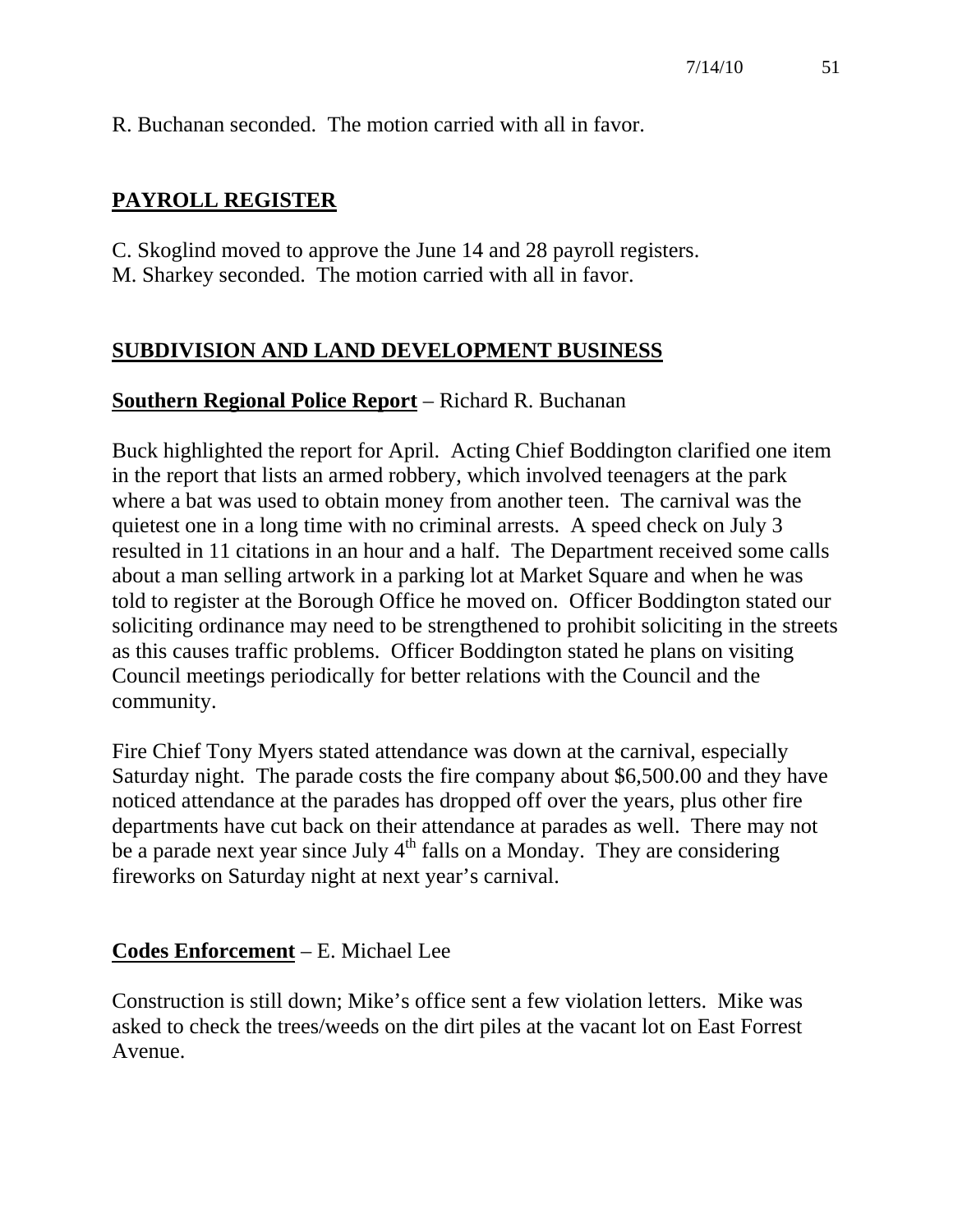### **Water & Sewer** – Richard R. Buchanan

### Windy Hill Road Sewer Line Replacement

The sewer line replacement at the bridge in Tolna will begin soon. Two utility poles will need to be moved. The Borough's share of the cost will be about \$25,000.00 plus extra costs for the asbestos pipe disposal.

# **Public Roads & Lighting** – Eric W. Stoley

### Mount Airy Road Delineators

Some delineators have been replaced and B. Sweitzer will investigate another type of delineator that may be more durable.

#### Tree Trimming

The Public Works Department is identifying problem intersections and blocked roadways for fall tree trimming; residents will be notified prior to trimming.

### **Public Lands & Buildings and Finance** – Christopher M. Skoglind

#### New Truck

The 1999 Chevrolet stake body truck needed almost \$4,600.00 in repairs in the last two years. A new truck was budgeted for 2010 and will be necessary in 2011. A wheel seal is leaking and may not pass inspection next month. B. Sweitzer was asked to think about a replacement truck. The 1992 dump truck should hold up for 15 to 20 more years.

#### Scout House Project

The trees are being cut and removed and the stumps will be removed from the pad area. A retaining wall will be required due to the slope at a material cost of \$1,200.00. Sam's Tree Service mulched the trees as they were dropped at the original cost estimate of \$2,500.00. The total Public Works hours are approximately 284 and include the wall installation. The base for the radio antenna may need to be eight feet deep by four foot square. A Scout is overseeing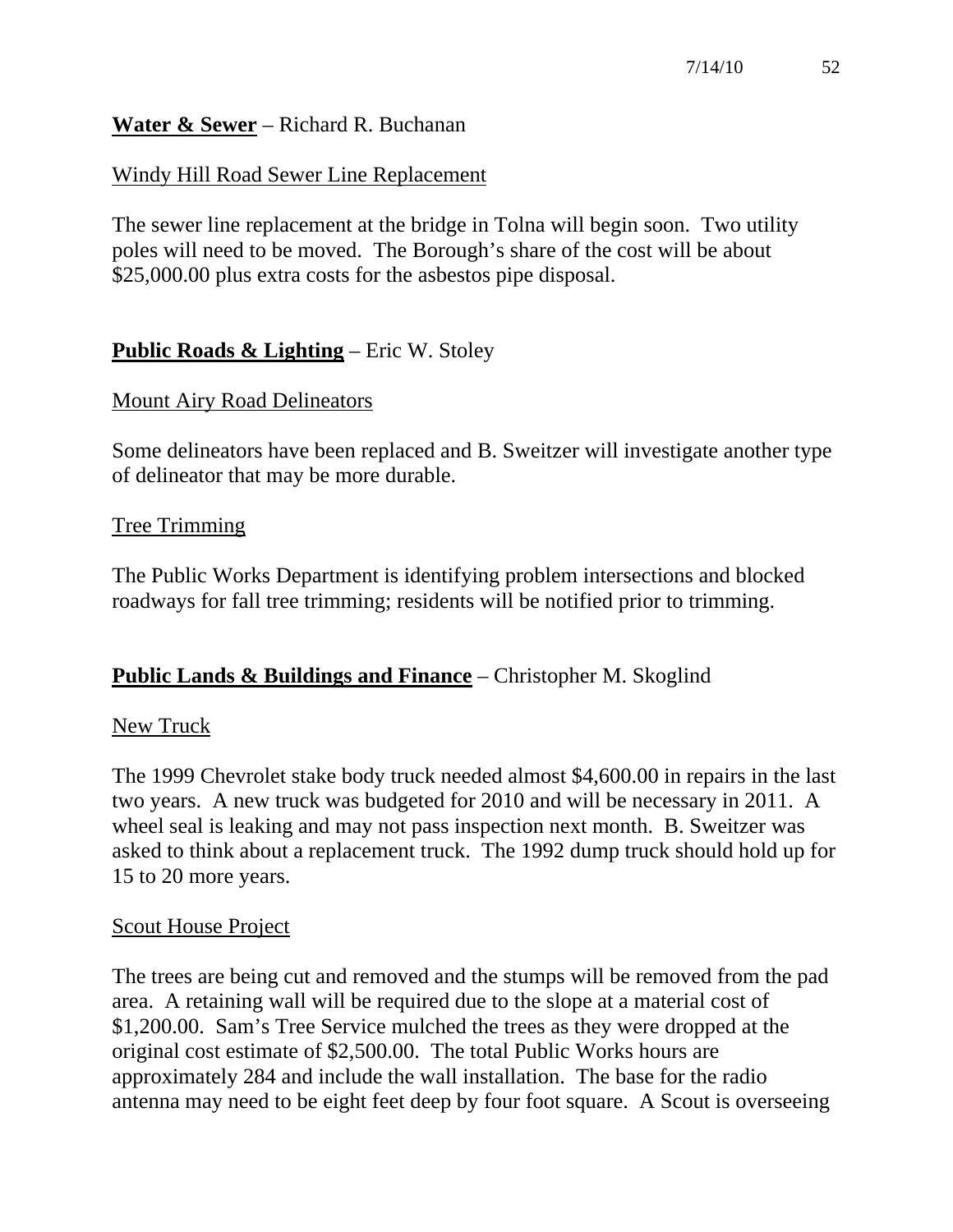the antenna preparation; no scouts will be allowed in the base hole. A structural engineer needs to review the antenna pad specifications.

### Borough Building Border Posts

The metal posts are bent and some are broken off.

C. Skoglind moved to authorize the Public Works Department to remove and recycle the posts. E. Stoley seconded. The motion carried with all in favor.

### **ENGINEER'S REPORT**

### Southern Farms Water Line Project

Eng. Holley's office is mapping all of the utilities for the water grant application. The application was due on July 1 instead of the middle of August. Eng. Holley's office filed the application which will be ratified next month.

# **SOLICITOR'S REPORT**

# Wellhead Protection in Shrewsbury Township

Sol. Rehmeyer prepared an intergovernmental agreement that establishes the relationship between the Township and the Borough. The agreement places primary responsibility for administration and enforcement of wellhead protection outside of the Borough onto the Borough.

Zoning Ordinance Amendment Regarding Non-Residential Use Certificates The amendment is for annual renewals of non-residential use certificates for inspection of properties to ensure they comply with the Zoning Ordinance and other rules and regulations applicable to the property.

The Borough's Planning Commission will review the proposed amendment at the July meeting.

# Shrewsbury Center Buffer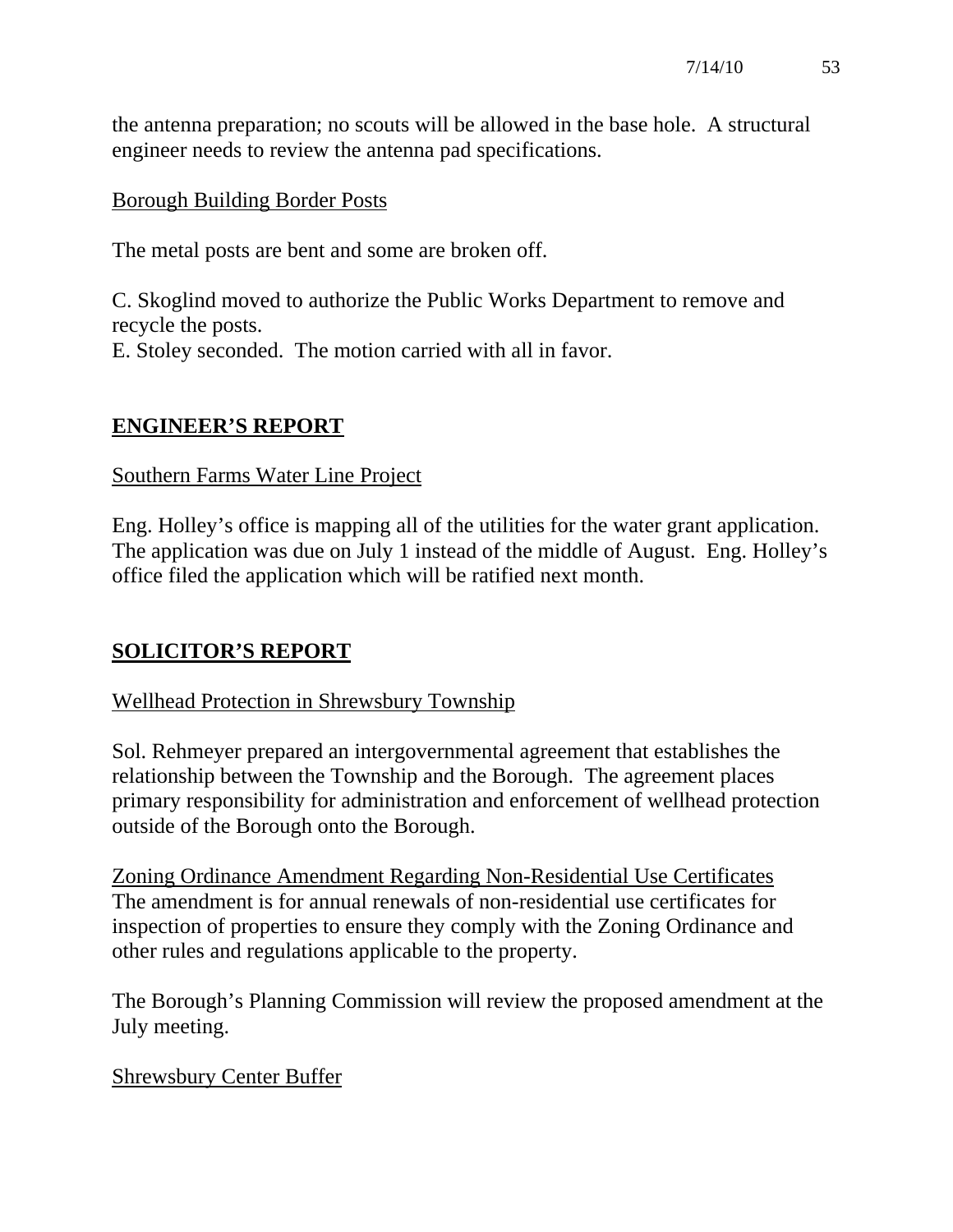The shopping center management is in the process of signing the agreement. The trees will be replanted this fall.

### FEMA Floodplain Ordinance Amendments

The amendments may not affect the Borough because of its classification of Zone  $A$ ".

### Eitzert Farms Development

An Act may be passed that would grant extensions until July, 2013, for certain projects and items to be done which may affect the Eitzert Farms development plan. If the Act is passed, the developer would be grandfathered from amending the plan to meet any Zoning or Subdivision Ordinance changes that occurred between the time of approval and the time of expiration of the plan, which is currently five years. After a request, a fee determination is \$100.00 for residential consideration and \$500.00 for commercial consideration.

Sol. Rehmeyer was asked to see if well permit renewals would fall under the Act.

# **Public Safety, Welfare and Personnel**

### Burn Ban

Since there was some rain recently, the burn ban was not put into effect per Fire Chief Myers.

E. Stoley moved that a future burn ban be placed in operation at Mayor Schnabel's discretion should the need arise.

C. Skoglind seconded. The motion carried with all in favor.

# PennDOT Bridge Closures

Fire Chief Myers is writing a letter to PennDOT with the concern that closing more than one bridge at a time for replacement is not a wise decision as it would push all of the traffic through East Forrest Avenue to Mount Airy Road and Exit 4. The Borough is in agreement.

### Fire Engine Refurbishment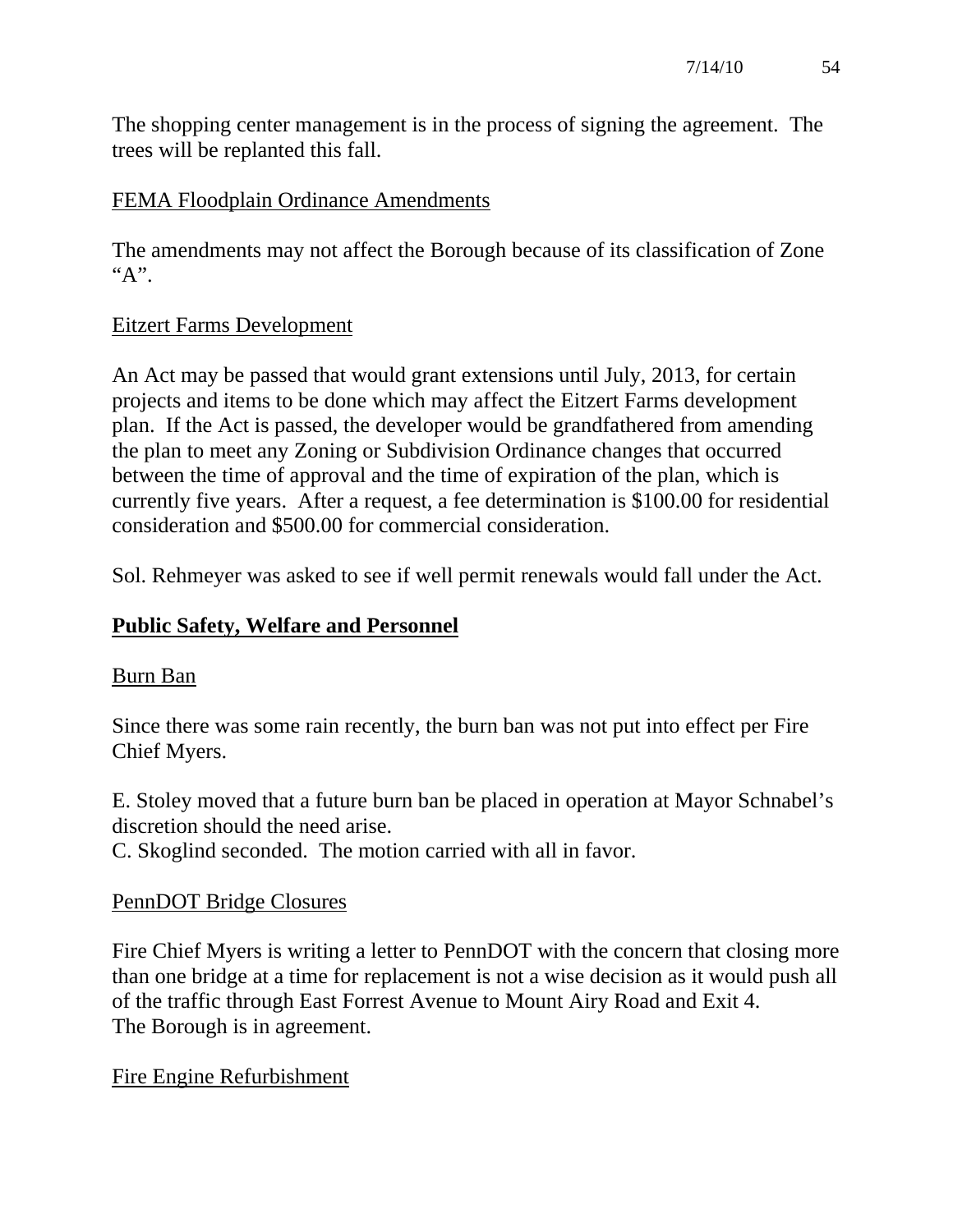A 16 year-old truck is being refurbished this year at a cost of \$200,000.00 and will be out of service for about four months. A new truck costs about \$520,000.00.

### **Secretary's Report** – Cindy L. Bosley

### Trick or Treat Night

Since October 31 falls on a Sunday this year, Trick or Treat will be on Saturday, October 30, from 6:00 to 8:00 p.m.

### Newsletter Request

A member of the Village Fall Fest committee asked that the festival be mentioned in the newsletter. The request was denied as we don't want to set a precedent by allowing civic groups to request space in the newsletter.

### Quickbooks Class

The bookkeeper would like to take a class in Quickbooks and a two-day class is offered later this month for \$450.00.

Permission was given for her to attend but the Secretary was asked to check to see if a trainer could come in-house so others could attend.

### Composting Class

A master gardener with the Penn State Extension will hold a composting class here on September 21.

# **York Area Tax Bureau**

# **Subdivision, Land Development and Zoning** – Eric W. Stoley

The Committee needs to meet to review Section 406 of the Zoning Ordinance.

# **Planning Commission/Regional Planning Commission** – Eric W. Stoley

York Area Metropolitan Planning Organization (YAMPO)